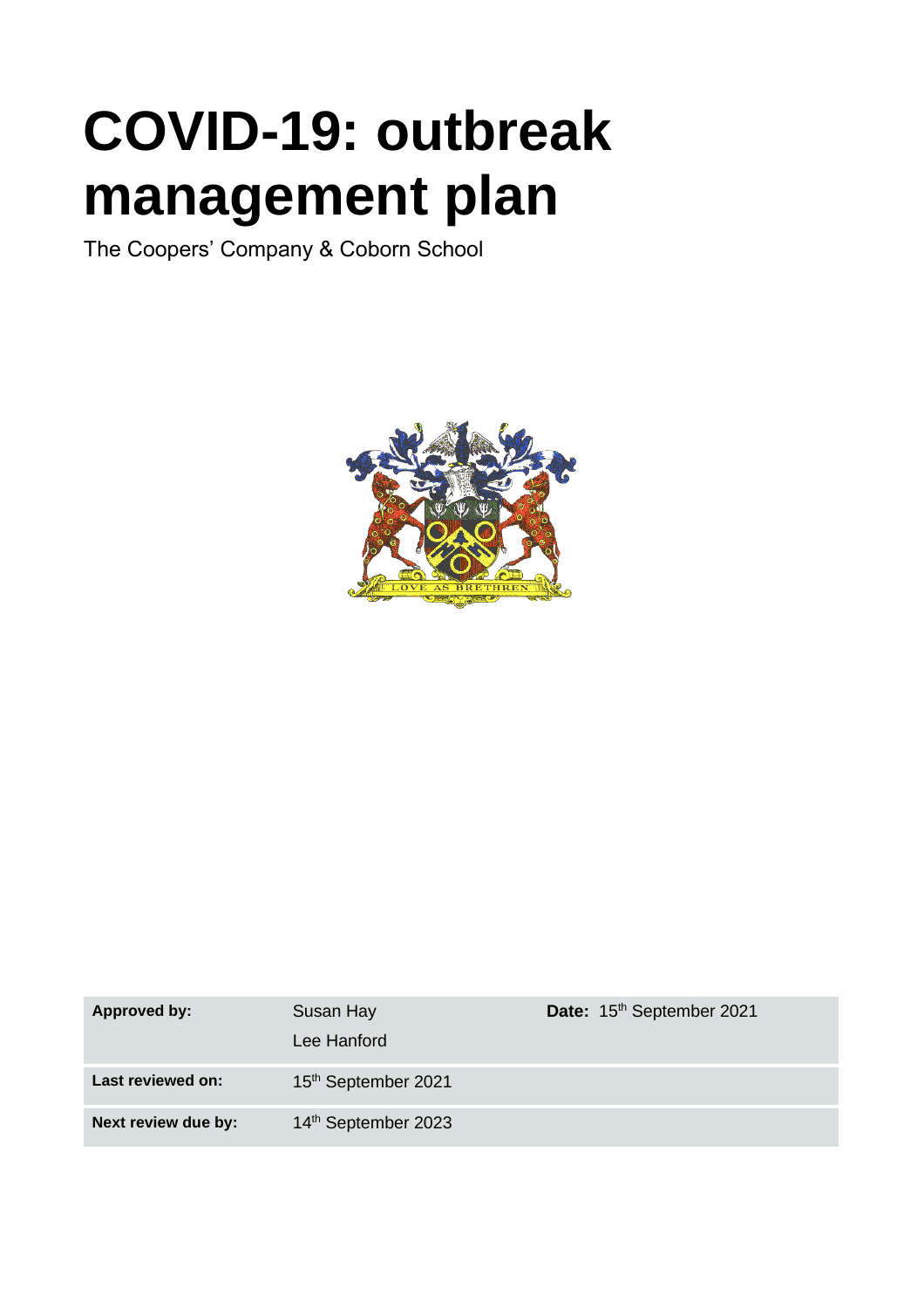# **Contents**

## **1. Introduction**

This plan is based on the contingency framework for managing local outbreaks of COVID-19 and the schools operational guidance, published by the Department for Education (DfE).

We will only implement some, or all, of the measures in this plan in response to recommendations provided by our local authority (LA), directors of public health (DsPH), Public Health England (PHE) health protection team or the national government.

It may be necessary to implement these measures in the following circumstances:

- To help manage a COVID-19 outbreak within the school. Actions will be considered when either of the following thresholds are met:
	- There are 5 positive cases amongst pupils or staff who are likely to have mixed closely within a 10 day period
	- 10% of pupils or staff who are likely to have mixed closely test positive within a 10-day period
- If COVID-19 infection rates in the community are extremely high, and other measures have failed to reduce transmission
- As part of a package of measures responding to a 'variant of concern' (VoC)
- > To prevent unsustainable pressure on the NHS

## **2. Seeking public health advice**

When one of the thresholds above is met, we will review the testing, hygiene and ventilation measures already in place.

We will also seek public health advice from a director of public health or health protection team. The Headteacher or Health & Safety Officer will be responsible for seeking this advice, and will do so by telephoning the DfE helpline (0800 046 8687)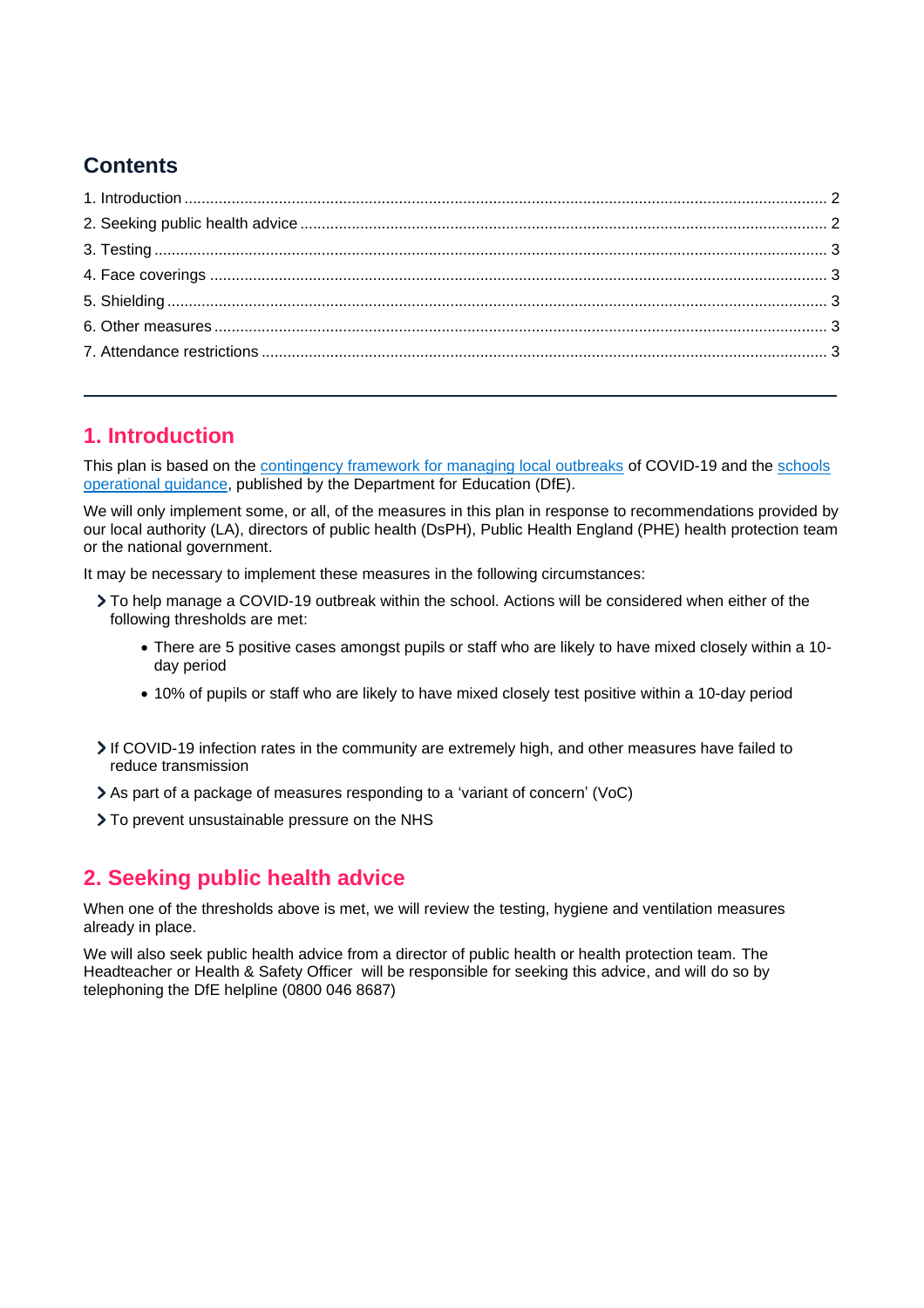# **3. Testing**

If recommended, we will increase the use of home testing by pupils and staff. If it is advised that we reintroduce an asymptomatic testing site (ATS) at our school, we will consult with the director of public health (DsPH) to discuss any further support we need to do this.

If we reintroduce on-site asymptomatic testing:

All students will be organized to take 2 tests at school per week with results uploading to government website, parents or carers are notified of the result by text and email. Main school theatre to be the designated testing area, can be quickly set up by members of the site team with further support staff ready to be deployed for testing administering.

## **4. Face coverings**

If recommended, pupils, staff and visitors who are not exempt from wearing a face covering:

Will be asked to keep on or put on a face covering when arriving at school and moving around indoors in places where social distancing is difficult to maintain, such as in communal areas

And/or:

Will be asked to wear a face covering in classrooms or during activities, unless social distancing can be maintained or a face covering would impact on the ability to take part in exercise or strenuous activity

## **5. Shielding**

We will adhere to national guidance on the reintroduction of shielding, which would apply to those on the shielded patient list (SPL).

We will speak to individuals required to shield about additional protective measures in school or arrangements for home working or learning.

## **6. Other measures**

Parents, carers, pupils and staff will be informed promptly about the introduction of control measures. This will be done via parent mail once a decision has been made.

If recommended, we will limit:

- Residential educational visits
- > Open days
- > Transition or taster days
- > Parents coming into school
- > Live performances
- If recommended, we will reintroduce:
	- > Bubbles, to reduce mixing between groups

## **7. Attendance restrictions**

Attendance restrictions will only be recommended as a last resort. If recommended, we will implement the measures in this section.

#### **7.1 Eligibility to remain in school**

If restrictions are recommended, we will stay open for:

- Vulnerable pupils
- Children of critical workers